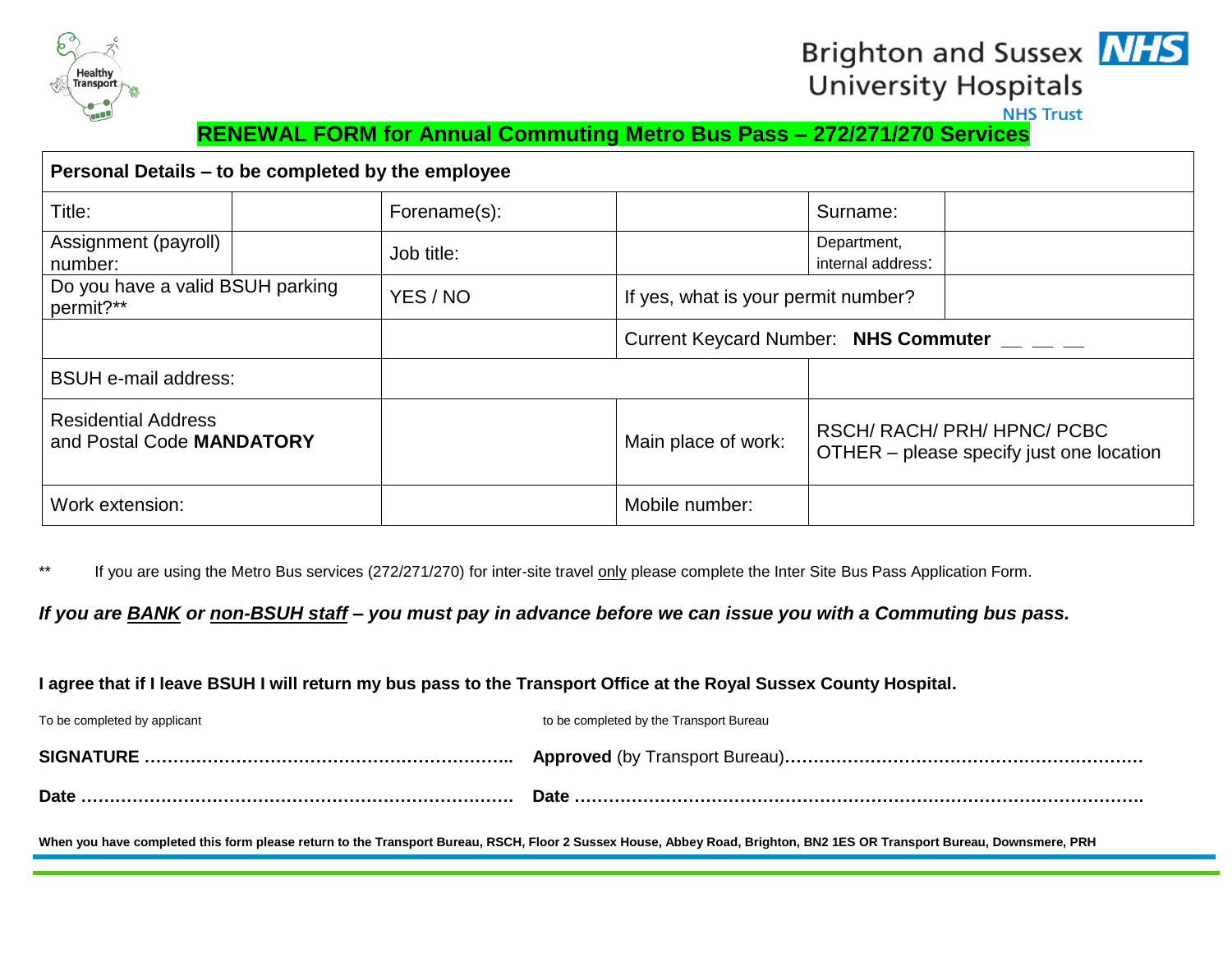# **Metro Bus Pass Salary Deduction Form – 272/271/270 Services**

|                                   | Assignment (Staff) No. | Confirm that I wish to accept the cost of my bus travel to the value of £240 per annum to       |
|-----------------------------------|------------------------|-------------------------------------------------------------------------------------------------|
| be taken monthly with effect from |                        | _ (must be the 1 <sup>st</sup> of a month). Please complete by signing either A or B not both:- |

**(A)** I do **not** wish for this to be taken as a Salary Sacrifice

Signed (by applicant) Date

Signed (by Transport Bureau) Date by Transport Bureau Districts and Date by Date by Date by Date by Date by Date by Date by Date by Date by Date by Date by Date by Date by Date by Date by Date by Date by Date by Date by Da

For and on behalf of Brighton and Sussex University Hospitals NHS Trust

Please note – if you sign option A you do not have to sign the enclosed document entitled **"Salary Sacrifice and its effect on the NHS Pension Scheme"**

#### **AMENDMENT TO CONTRACT OF EMPLOYMENT (Salary Sacrifice)**

**(B)** I **do** wish for this to be taken as a Salary Sacrifice

I understand that my salary will be reduced by a sum equivalent to the value of my bus travel ticket and that I have no right to exchange this benefit for a cash sum. This arrangement will be reviewed annually, one year from the date the bus pass starts or if I experience one of the following 'life change events'

- change of working hours
- pregnancy
- long term sickness
- leaving the Trust

At which point the Trust will agree new terms and conditions with me.

I confirm that my salary after taking the amount stated above into account exceeds the national minimum wage level. I understand that taking out a Salary Sacrifice will reduce my pensionable pay and will have an affect on my pension. I have received and read a copy of the terms and conditions of the scheme and accept the conditions as set out. I undertake to notify the Trust in writing if there are any changes in my arrangements or circumstances that would cause me to cease being entitled to this benefit.

#### **SALARY SACRIFICE AND THE NHS PENSION SCHEME.**

If you choose Salary Sacrifice option B, you must read, sign and date the enclosed document entitled:

### **"Salary Sacrifice and its effect on the NHS Pension Scheme"**

| Signed (by applicant)                                                                                  | Date |
|--------------------------------------------------------------------------------------------------------|------|
| Signed (by Transport Bureau<br>For and on behalf of Brighton and Sussex University Hospitals NHS Trust | Date |